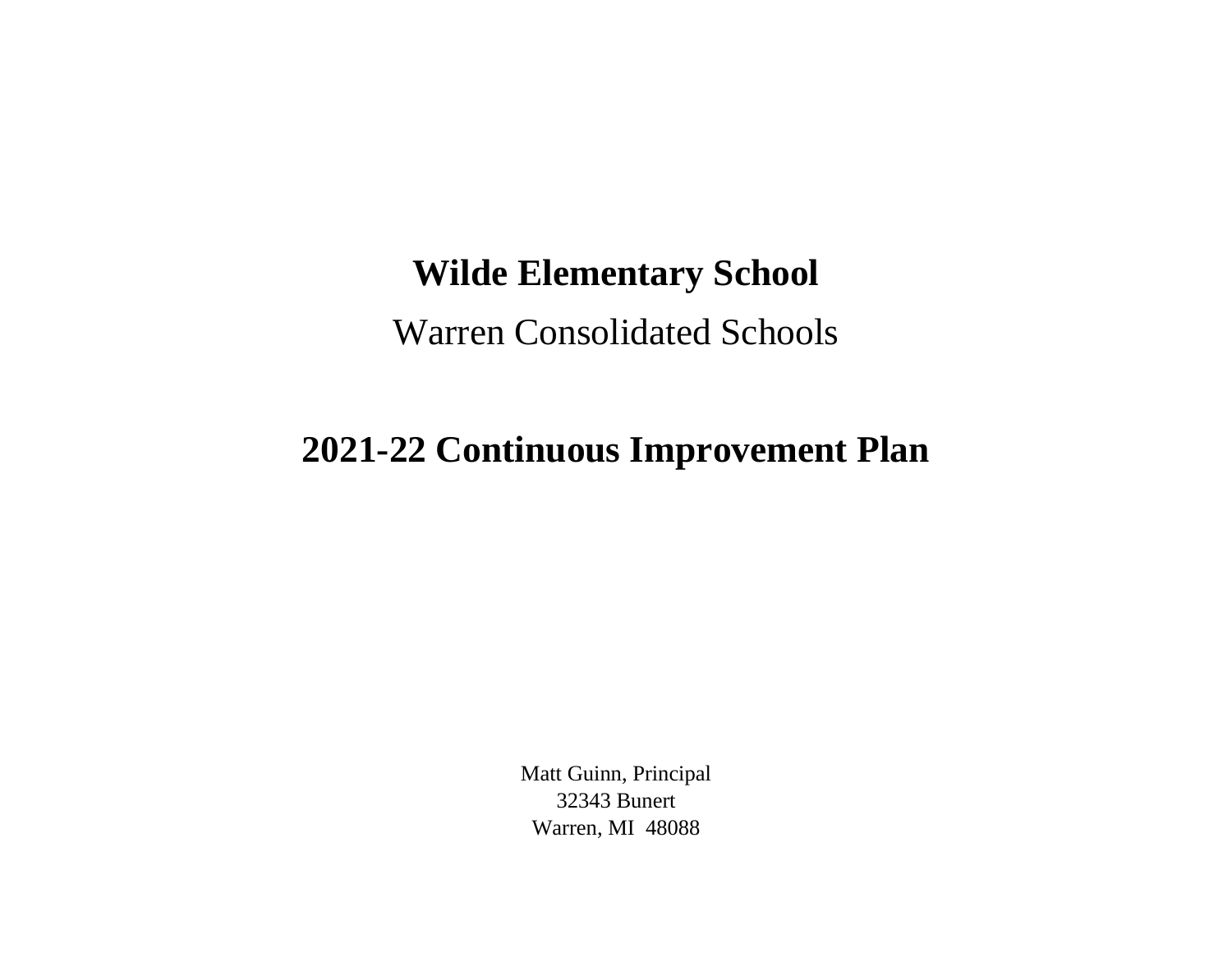**Using your building's data story and equity reflection, review your current improvement plan. Does this new information on equity lead to adjusting or adding any additional strategies or activities to your improvement plan? Indicate your goals below and any revisions for 2021-2022.**

| Goal 1                                                                        |                                                                                                                                                                                                                                                                                                                     |  |
|-------------------------------------------------------------------------------|---------------------------------------------------------------------------------------------------------------------------------------------------------------------------------------------------------------------------------------------------------------------------------------------------------------------|--|
| <b>SMART Goal Language</b>                                                    | All students will meet or exceed state and local standards in reading.<br>85% of Pre-K – 5 students will demonstrate a proficiency annually on state and local assessments in English Language<br>Arts as measured by State Assessments, NWEA, DRA 2, and assessments used for monitoring programs within<br>Wilde. |  |
| <b>Continuation Goal</b><br>(Yes or No)                                       | Yes                                                                                                                                                                                                                                                                                                                 |  |
| <b>Additional Strategies</b>                                                  | Guided Reading<br>Leveled Literacy Instruction<br><b>Professional Learning Communities</b>                                                                                                                                                                                                                          |  |
| <b>Additional Activities</b>                                                  | Literacy Block<br>LLI Intervention<br>PLC/DSIT meetings                                                                                                                                                                                                                                                             |  |
| <b>Title I Funding Source</b><br><b>Update (must match Title</b><br>I budget) |                                                                                                                                                                                                                                                                                                                     |  |
| <b>Other Funding Sources</b><br><b>Update</b>                                 | General Fund \$1,000                                                                                                                                                                                                                                                                                                |  |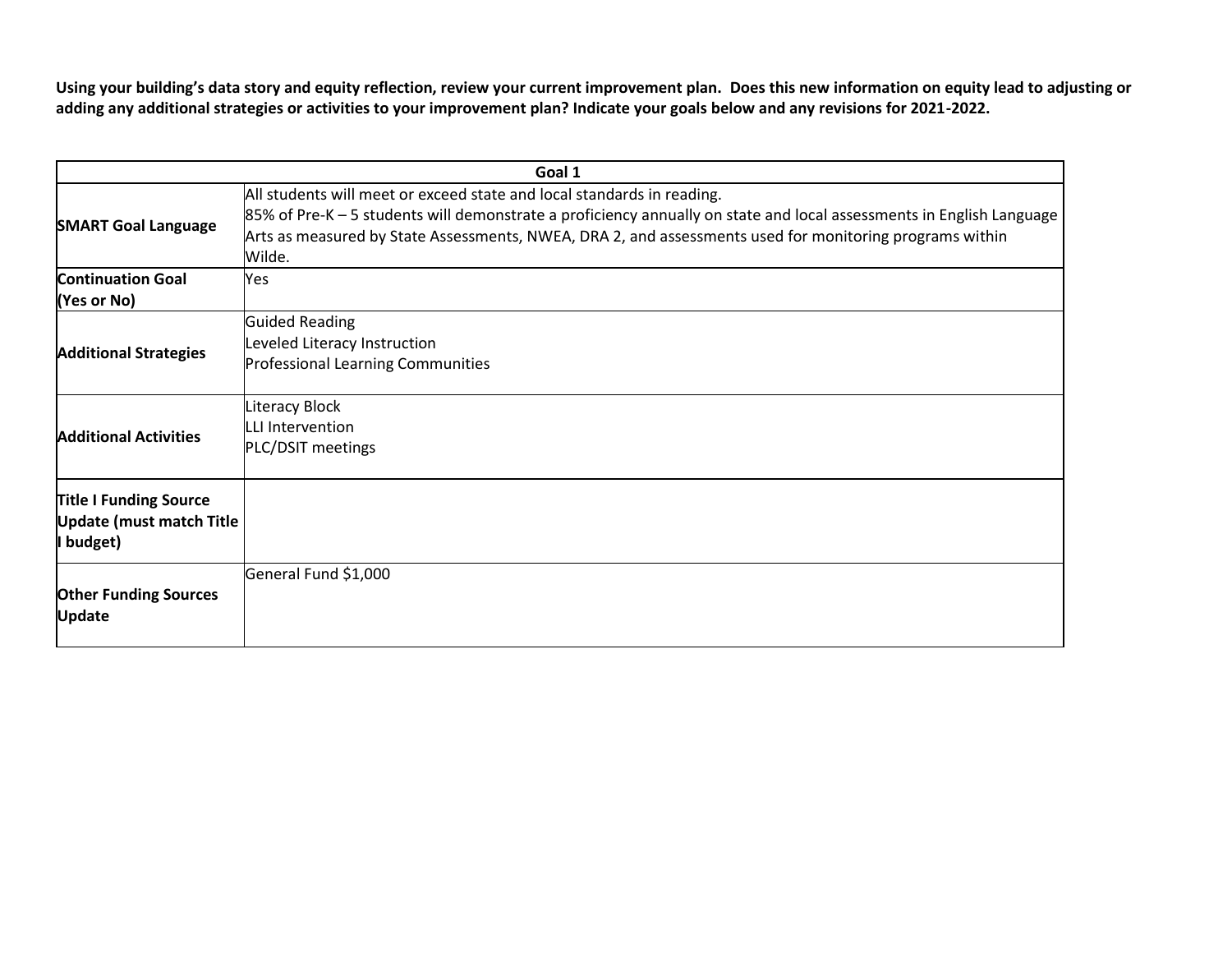|                                                                        | Goal 2                                                                                                                                                                                                                                                                                                                                   |
|------------------------------------------------------------------------|------------------------------------------------------------------------------------------------------------------------------------------------------------------------------------------------------------------------------------------------------------------------------------------------------------------------------------------|
| <b>SMART Goal Language</b>                                             | All students will meet or exceed state and local standards in writing.<br>85% of Pre K-5students will demonstrate a proficiency annually in the area of writing on state and local assessments in<br>English Language Arts as measured by stat assessment data, NWEA and other assessments used for progress monitoring<br>within Wilde. |
| <b>Continuation Goal</b><br>(Yes or No)                                | Yes                                                                                                                                                                                                                                                                                                                                      |
| <b>Additional Strategies</b>                                           | Writer's Workshop<br>LLI writing<br>Professional Learning Communities                                                                                                                                                                                                                                                                    |
| <b>Additional Activities</b>                                           | <b>Progress Monitoring</b><br>LLI Writing Book<br>Participate in PLC/DSIT meetings                                                                                                                                                                                                                                                       |
| <b>Title I Funding Source</b><br>Update (must match Title I<br>budget) | Title 1 Part A \$100                                                                                                                                                                                                                                                                                                                     |
| <b>Other Funding Sources</b><br><b>Update</b>                          | General Fund \$1,500                                                                                                                                                                                                                                                                                                                     |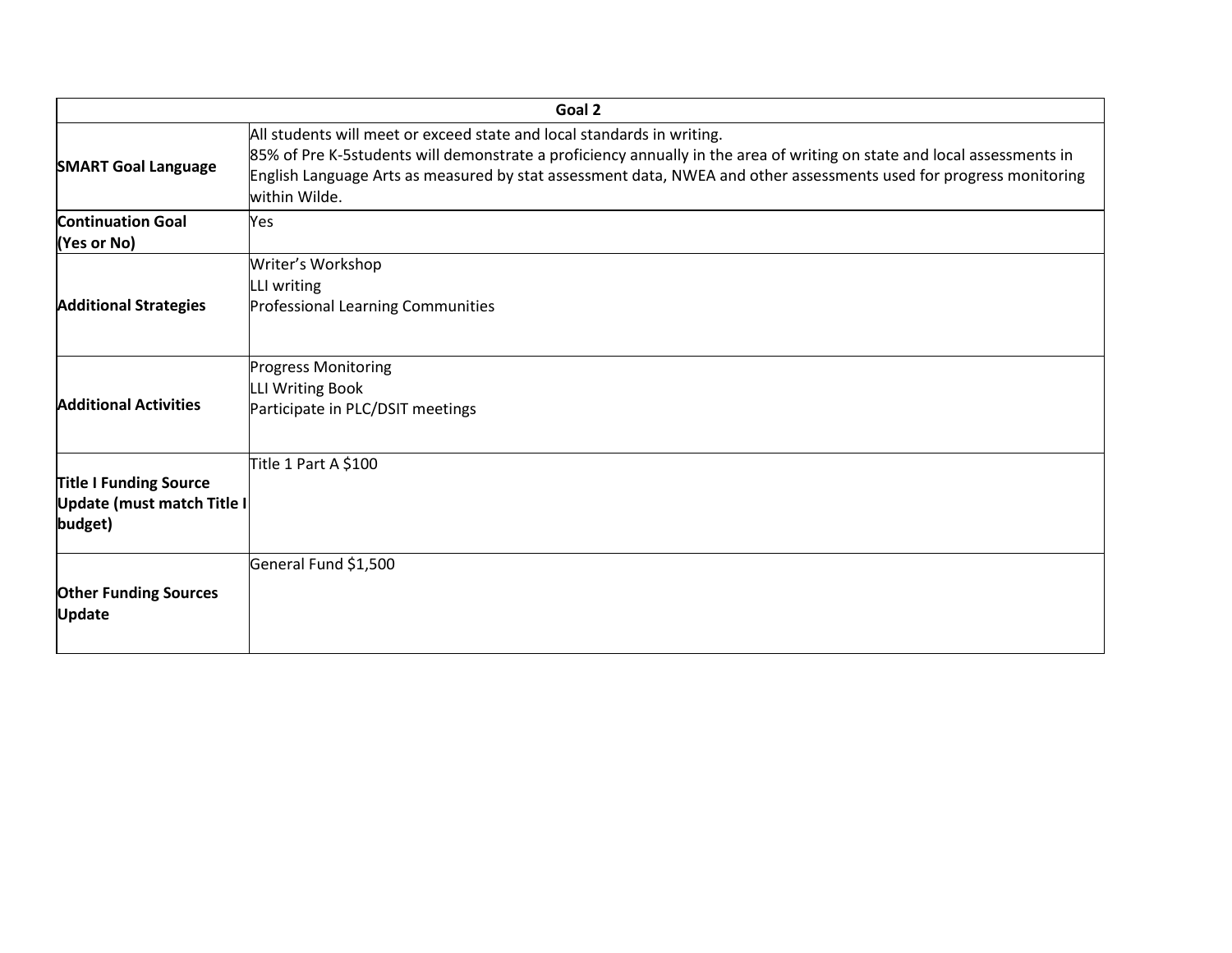|                                                                               | Goal 3                                                                                                                                                                                                                                                                  |
|-------------------------------------------------------------------------------|-------------------------------------------------------------------------------------------------------------------------------------------------------------------------------------------------------------------------------------------------------------------------|
| <b>SMART Goal Language</b>                                                    | All students will meet or exceed state and local standards in Mathematics.<br>85% of Pre K-5 students will demonstrate a proficiency annually on state and local assessments in Mathematics as<br>measured by State Assessments, NWEA, and state and local assessments. |
| <b>Continuation Goal</b><br>(Yes or No)                                       | Yes                                                                                                                                                                                                                                                                     |
| <b>Additional Strategies</b>                                                  | Math Intervention Strategies<br>Problem Solving<br>Professional Learning Communities                                                                                                                                                                                    |
| <b>Additional Activities</b>                                                  | <b>Guided Math</b><br>Professional Learning for Math Journals/ Monitoring Math Journals/ Evaluating Math Journals<br>Participate in timely PLC/DSIT meetings                                                                                                            |
| <b>Title I Funding Source</b><br><b>Update (must match Title</b><br>I budget) |                                                                                                                                                                                                                                                                         |
| <b>Other Funding Sources</b><br><b>Update</b>                                 | General Fund \$3,000                                                                                                                                                                                                                                                    |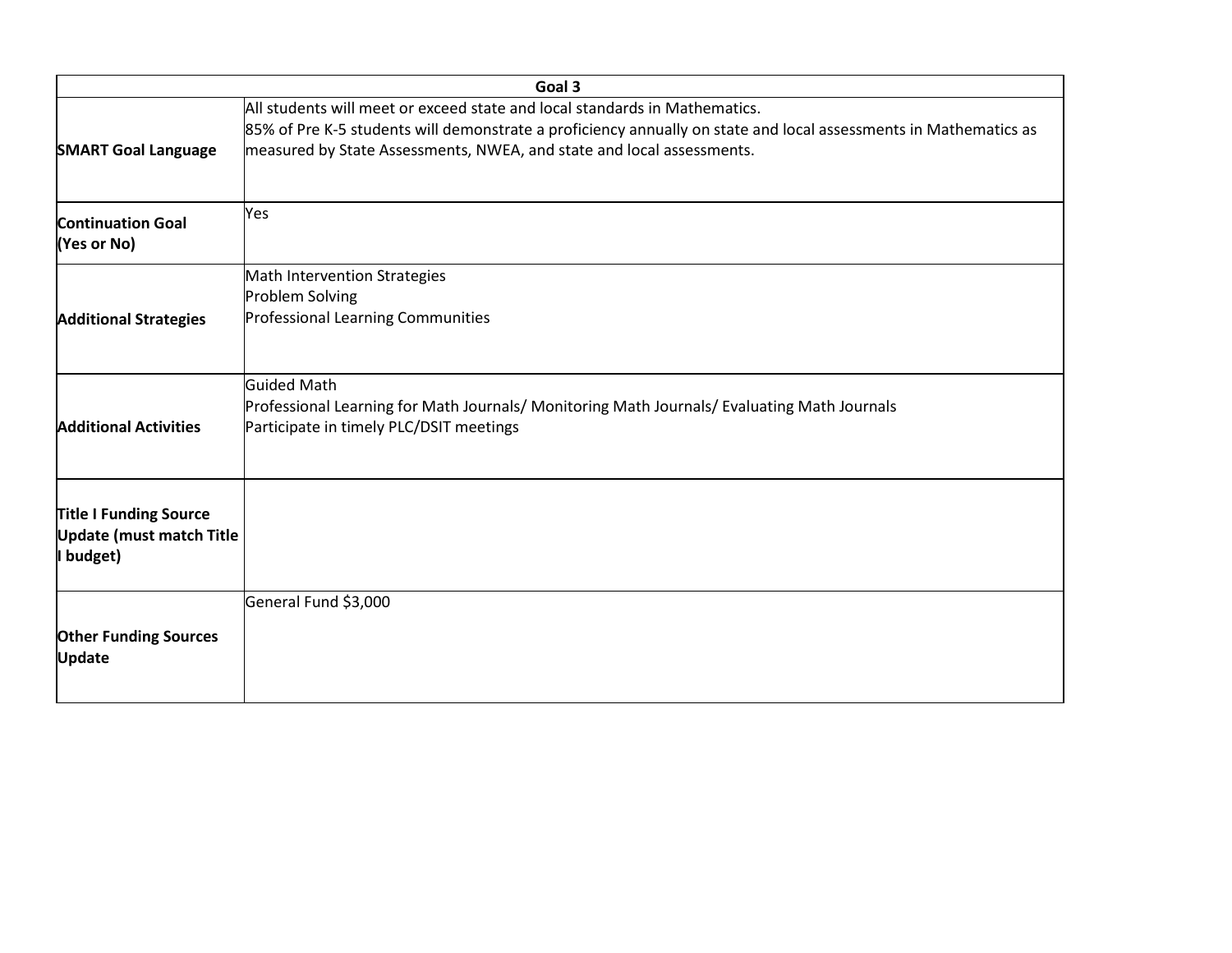| Goal 4                                        |                                                                                                              |  |
|-----------------------------------------------|--------------------------------------------------------------------------------------------------------------|--|
|                                               | All students will meet or exceed state and local standards in Science.                                       |  |
|                                               | 85% of Pre K-5 students will demonstrate a proficiency annually on state and local assessments in Science as |  |
| <b>SMART Goal Language</b>                    | measured by State Assessments, NWEA, and assessments used for progress monitoring within the school.         |  |
| <b>Continuation Goal</b><br>(Yes or No)       | Yes                                                                                                          |  |
|                                               | Science Enrichment                                                                                           |  |
|                                               | <b>Battle Creek Science Kits</b>                                                                             |  |
| <b>Additional Strategies</b>                  | Professional Learning Communities                                                                            |  |
|                                               | Garden Club                                                                                                  |  |
|                                               | <b>Green Team</b>                                                                                            |  |
| <b>Additional Activities</b>                  | <b>Battle Creek Unit Tests</b>                                                                               |  |
|                                               | Participate in timely PLC/DSIT meetings                                                                      |  |
| <b>Title I Funding Source</b>                 |                                                                                                              |  |
| Update (must match                            |                                                                                                              |  |
| Title I budget)                               |                                                                                                              |  |
|                                               | General Fund \$1,000                                                                                         |  |
|                                               | General Fund \$1,500                                                                                         |  |
| <b>Other Funding Sources</b><br><b>Update</b> | General Fund \$2,000                                                                                         |  |
|                                               |                                                                                                              |  |